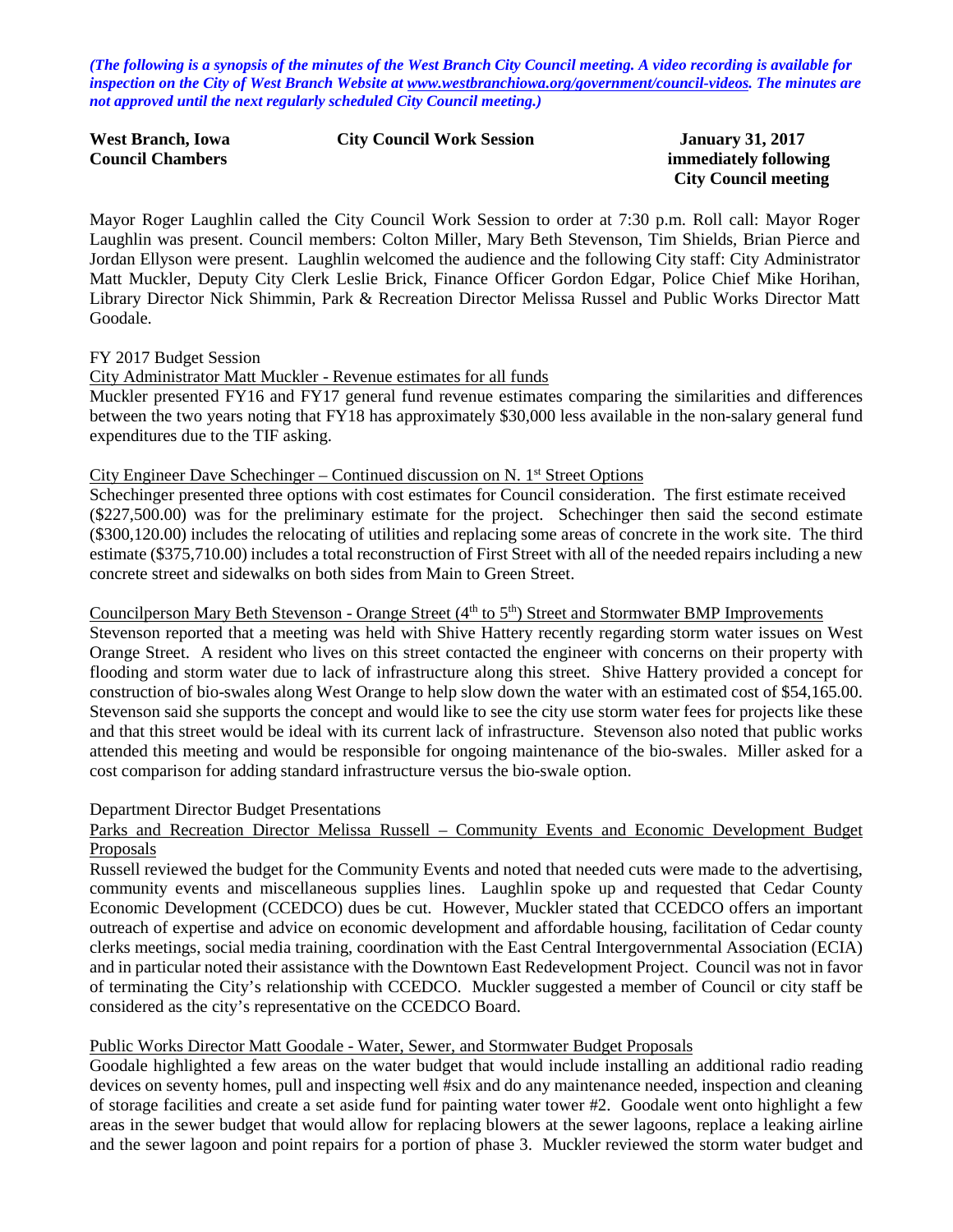said that is steadily increasing since the program began. He commented on some of the storm water projects that the proceeds were funding and reviewed potential projects for the upcoming fiscal year.

Kevin Rogers, Executive Director with Community Development Group (CDG) interrupted the meeting to voice his dissatisfaction with the city cutting CDG's advertising budget. He said he was encouraged by the Council to itemize their funding request and stated that both he and the board felt penalized for doing so. He also stated that the city did not reach out to CDG for economic development assistance. Rogers further stated that he had to leave the meeting to finish writing a grant.

## Finance Director Gordon Edgar – Debt Service Budget Proposal

Edgar stated that the projected debt the city will pay off in FY18 is \$613,403. \$252,000 will come from property taxes and the balance will come from water and sewer revenue. LOST, and TIF.

#### Library/IT Director Nick Shimmin – Cable Access Budget Proposal

Shimmin stated the budget is closely related to the franchise fees that are received. The funds are used for videography services, utility services, IT services and replacing of old equipment.

#### Public Works Director Matt Goodale – Street Lighting and Town Hall Budget Proposals

Goodale reviewed the budget for street lighting and said that it used mainly for electricity. He also reviewed the Town Hall budget and noted that this budget will increase slightly for cleaning services and future improvements.

## Finance Director Gordon Edgar – Mayor, Clerk & Treasurer, and Legal Services Budget Proposals

Muckler reviewed this budget proposal and noted that this area was cut approximately \$30,000. Areas reduced were in training and travel, office supplies, technology services, building inspector salary, and legal services.

## City Administrator Matt Muckler – Revolving Loan Fund and Capital Projects Budget Proposals

Muckler commented that staff was in the process of adding all of the capital projects to the budget worksheets in order to track each project budget and expenditures. Muckler requested consideration to use the revolving loan fund for two projects. The first project for consideration is completing the Heritage Square project and suggested finding a grant to offset the cost of the project. He stated the West Branch Preservation Commission had the design complete and the project is waiting for funds to begin construction. Muckler also said that the Hilltop development is moving forward and noted that it will have a private drive without access for a sidewalk. Muckler said that he had been discussing the possibility of exchanging a sidewalk with the construction of the trail that currently exists on the property.

#### Council reviews all non-salary expenditures

Muckler reviewed \$98,000 that was cut from the budget by department to balance the budget. Affected general fund non-salary expenditures are: Clerk & Treasurer, Police Department, Community & Cultural, Cemetery, Park & Recreation, Roads & Streets, Legal Services and Mayor and Council. Stevenson expressed concern that vital areas not be cut unnecessarily if others areas or projects could be delayed.

## Council Member Input - Questions and Comments for Staff

Ellyson stated that CDG should be writing grants for the downtown projects and noted that she was disappointed in the lack of accomplishments in the past year. Miller also stated his concerns with CDG and suggested that the Council give the group parameters and a list of things to get accomplished. Pierce also asked what the city was getting for the money they give to the organization. Shields also questioned why they were not completing the items on the list previously supplied to them. Muckler reviewed a few items on the list previously given to Main Street (CDG) to accomplish citing wayfinding signage, grant writing for Heritage Square improvements and a business recognition program that the Council had input in.

Miller and Laughlin raised the question if there was a more efficient way to do the budget process. The Council discussed for a few minutes then determined that the current way allows for a dialogue between all parties.